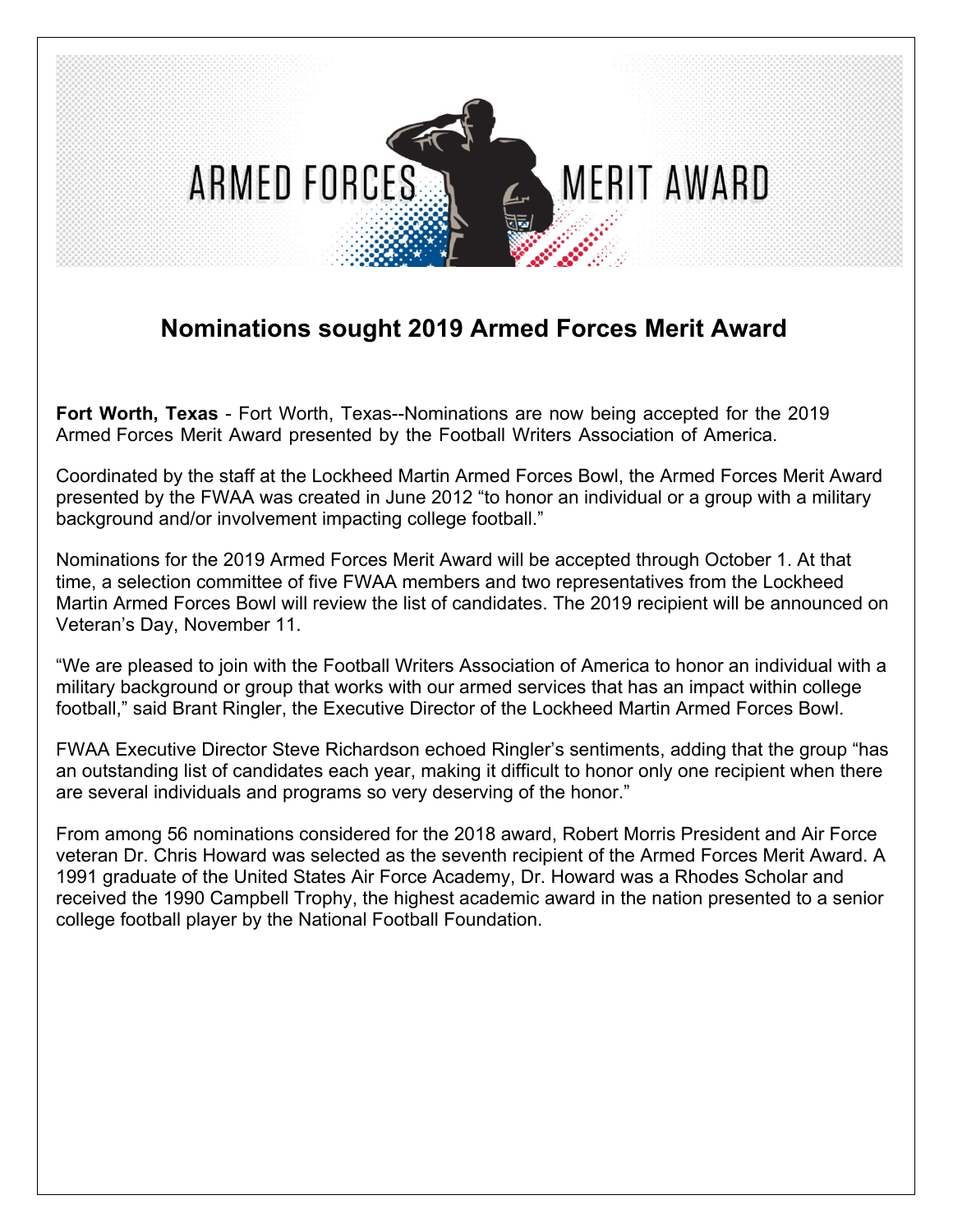## **Armed Forces Merit Award, presented by the FWAA NOMINATION FORM**

## **The Armed Forces Merit Award criteria:**

- An individual who is associated with a collegiate football program and was in the military prior to competing, coaching, staffing and/or administrating the sport; or
- A group that creates, develops and produces a program within the realm of college football and provides care, concern and support for past or present members of the United States Armed Forces and/or their families.

| <b>INDIVIDUAL NOMINATION</b>                                                                                                                                                                   |                               |  |
|------------------------------------------------------------------------------------------------------------------------------------------------------------------------------------------------|-------------------------------|--|
| To nominate an INDIVIDUAL, please provide details of the player, coach, staff member and/or administrator<br>including the person's military past and current involvement in college football: |                               |  |
| <b>First, Last Name:</b>                                                                                                                                                                       |                               |  |
|                                                                                                                                                                                                | Position: ___________________ |  |
| <b>Military Past:</b> Military Past:                                                                                                                                                           |                               |  |
| Email Address: <u>_______________</u>                                                                                                                                                          | Telephone: Telephone:         |  |

| <b>PROGRAM/GROUP NOMINATION</b>                                                                                                                                                                                                     |                                                                                                             |  |
|-------------------------------------------------------------------------------------------------------------------------------------------------------------------------------------------------------------------------------------|-------------------------------------------------------------------------------------------------------------|--|
| To nominate a PROGRAM/GROUP, please provide details by answering the following questions:                                                                                                                                           |                                                                                                             |  |
| <b>Program/Group Name:</b>                                                                                                                                                                                                          |                                                                                                             |  |
| <b>Email Address:</b> The Manuson of the Second Second Second Second Second Second Second Second Second Second Second Second Second Second Second Second Second Second Second Second Second Second Second Second Second Second Seco | <b>Telephone:</b> Telephone:                                                                                |  |
| <b>Nominator Affiliation to Program/Group:</b>                                                                                                                                                                                      |                                                                                                             |  |
| • Describe the program.<br>• When, where and why was this program<br>created?                                                                                                                                                       | • Who has the program impacted?<br>• What are the benefits of the program?<br>• Where is the program based? |  |